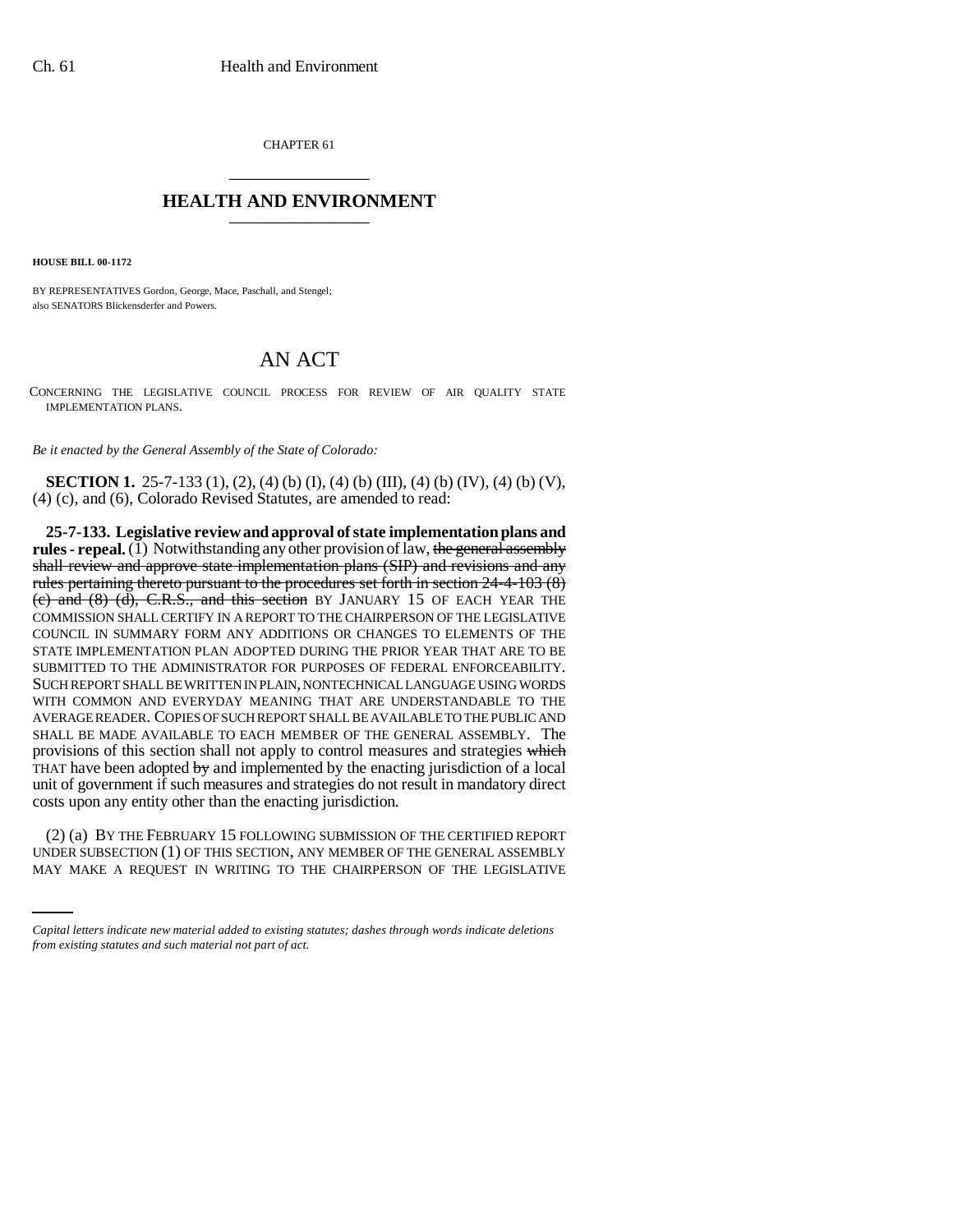COUNCIL THAT THE LEGISLATIVE COUNCIL HOLD A HEARING OR HEARINGS TO REVIEW ANY ADDITION OR CHANGE TO ELEMENTS OF THE SIP CONTAINED IN THE REPORT SUBMITTED PURSUANT TO SUBSECTION (1) OF THIS SECTION. UPON RECEIPT OF SUCH REQUEST, THE CHAIRPERSON OF THE LEGISLATIVE COUNCIL SHALL FORTHWITH SCHEDULE A HEARING TO CONDUCT SUCH REVIEW. ANY REVIEW BY THE LEGISLATIVE COUNCIL SHALL DETERMINE WHETHER THE ADDITION OR CHANGE TO THE SIP ELEMENT ACCOMPLISHES THE RESULTS INTENDED BY ENACTMENT OF THE STATUTORY PROVISIONS UNDER WHICH THE ADDITION OR CHANGE TO THE SIP ELEMENT WAS ADOPTED. THE LEGISLATIVE COUNCIL, AFTER ALLOWING A PUBLIC HEARING PRECEDED BY ADEQUATE NOTICE TO THE PUBLIC AND THE COMMISSION, MAY RECOMMEND THE INTRODUCTION OF A BILL OR BILLS BASED ON THE RESULTS OF SUCH REVIEW. IF THE LEGISLATIVE COUNCIL DOES NOT RECOMMEND INTRODUCTION OF A BILL UNDER THIS SUBSECTION (2), THE ADDITION OR CHANGE TO THE SIP ELEMENT MAY BE SUBMITTED UNDER PARAGRAPH (b) OF THIS SUBSECTION (2). ANY BILL RECOMMENDED FOR CONSIDERATION UNDER THIS SUBSECTION (2) SHALL NOT BE COUNTED AGAINST THE NUMBER OF BILLS TO WHICH MEMBERS OF THE GENERAL ASSEMBLY ARE LIMITED BY LAW OR JOINT RULE OF THE SENATE AND THE HOUSE OF REPRESENTATIVES. IF THE LEGISLATIVE COUNCIL DOES NOT RECOMMEND THE INTRODUCTION OF A BILL UNDER THIS PARAGRAPH (a), AND THE MEMBER OR MEMBERS OF THE GENERAL ASSEMBLY THAT REQUESTED SUCH REVIEW WILL BE INTRODUCING A BILL UNDER THE PROVISIONS OF PARAGRAPH (c) OF THIS SUBSECTION (2), ANY SUCH MEMBER SHALL PROVIDE WRITTEN NOTICE TO THE CHAIRPERSON OF THE LEGISLATIVE COUNCIL WITHIN THREE DAYS AFTER THE ACTION BY THE LEGISLATIVE COUNCIL NOT TO RECOMMEND INTRODUCTION OF A BILL. IF SUCH MEMBER OR MEMBERS PROVIDE SUCH WRITTEN NOTICE, THE ADDITION OR CHANGE TO THE SIP OR ANY ELEMENT THEREOF THAT IS THE SUBJECT OF ANY SUCH BILL MAY NOT BE SUBMITTED TO THE ADMINISTRATOR OF THE FEDERAL ENVIRONMENTAL PROTECTION AGENCY UNTIL THE EXPIRATION OF THE ADDITION OR CHANGE TO THE SIP HAS BEEN POSTPONED BY THE GENERAL ASSEMBLY ACTING BY BILL OR THE MEMBER OR MEMBERS PROVIDE WRITTEN NOTICE TO THE CHAIRPERSON OF THE EXECUTIVE COMMITTEE OF THE LEGISLATIVE COUNCIL THAT NO BILL WILL BE INTRODUCED.

(b) UNLESS A WRITTEN REQUEST FOR LEGISLATIVE COUNCIL REVIEW OF AN ADDITION OR CHANGE TO A SIP ELEMENT IS SUBMITTED BY THE FEBRUARY 15 FOLLOWING SUBMISSION OF THE REPORT UNDER SUBSECTION (1) OF THIS SECTION, OR A NOTICE IS PROVIDED BY A MEMBER OR MEMBERS THAT THEY ARE INTRODUCING A BILL UNDER PARAGRAPH (c) OF THIS SUBSECTION (2) WITHIN THREE DAYS AFTER LEGISLATIVE COUNCIL ACTION NOT TO INTRODUCE A BILL UNDER PARAGRAPH (a) OF THIS SUBSECTION (2), ALL OTHER ADDITIONS OR CHANGES TO A SIP ELEMENT DESCRIBED IN SUCH REPORT SHALL BE SUBMITTED TO THE ADMINISTRATOR FOR FINAL APPROVAL AND INCORPORATION INTO THE SIP.

(c) UNTIL SUCH FEBRUARY 15 AS PROVIDED IN PARAGRAPH (b) OF THIS SUBSECTION  $(2)$ , the commission may only submit  $\alpha$  AN ADDITION OR CHANGE TO THE SIP OR ANY ELEMENT THEREOF, as defined in section 110 of the federal act, any rule which is a part thereof, or any revision thereto as specified in subsection (1) of this section to the administrator for conditional approval or temporary approval. IF LEGISLATIVE COUNCIL REVIEW IS REQUESTED AS TO ANY ADDITION OR CHANGE TO A SIP ELEMENT UNDER PARAGRAPH (a) OF THIS SUBSECTION (2), THEN no such SIP, revision, rule required by the SIP or revision, or rule related to the implementation of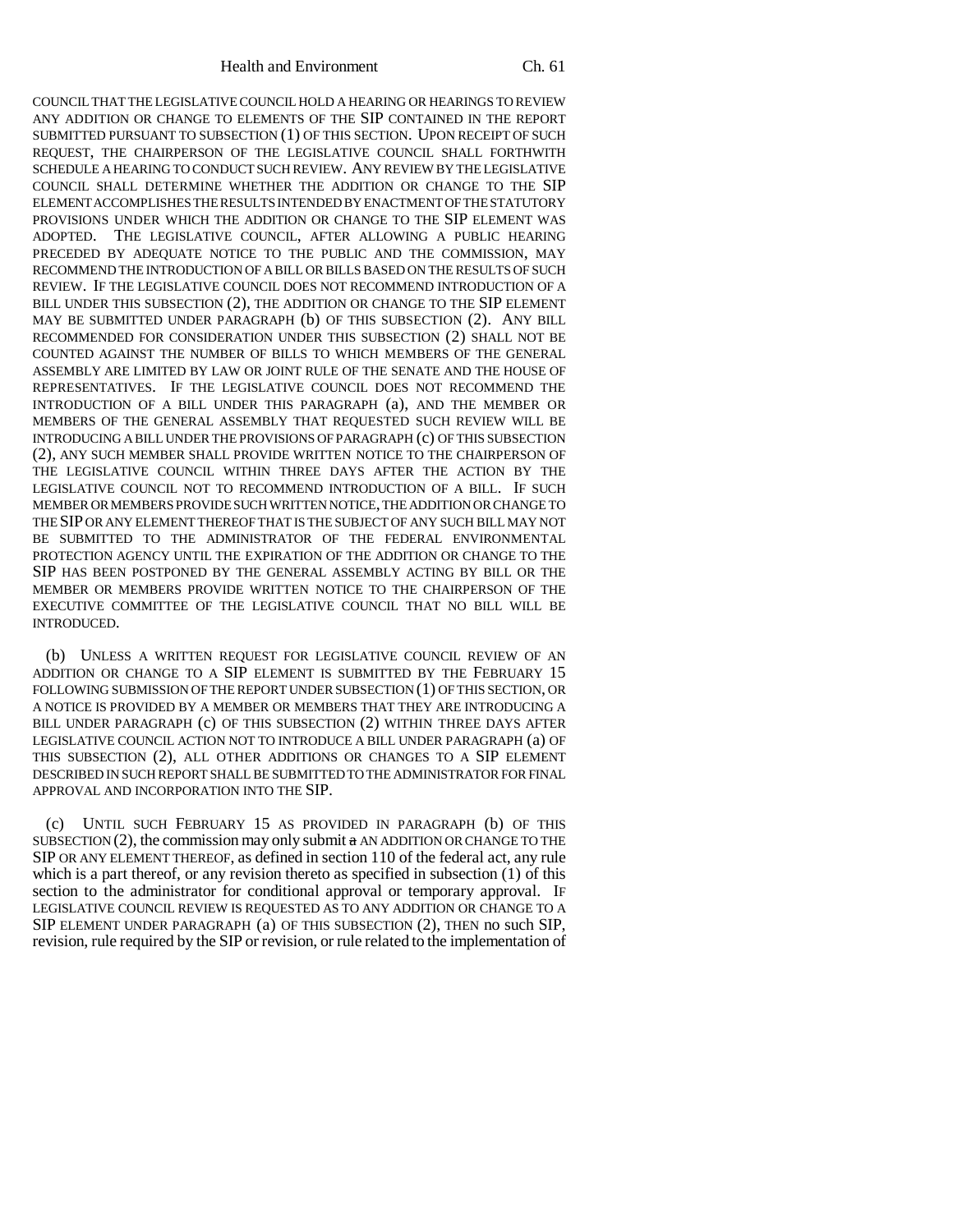## Ch. 61 Health and Environment

the SIP or revision so submitted to the administrator may take effect for purposes of federal enforceability, or enforcement of any kind at the state level against any person or entity based only on the commission's general authority to adopt a SIP under section 25-7-105 (1), unless expiration of the SIP, rule required for the SIP, or revision ADDITION OR CHANGE TO A SIP ELEMENT has been postponed by the general assembly acting by bill in the same manner as provided in section 24-4-103 (8) (c) and  $(8)$  (d), C.R.S. In addition to the requirements set forth in section  $24-4-103$   $(8)$ (c) and (8) (d), C.R.S., the legislative council shall conduct a review of the SIP, rule, or revision thereto to determine whether it accomplishes the results intended by enactment of the statutory provisions under which the SIP, rule, or revision was adopted. The legislative council may, after allowing a public hearing preceded by adequate notice to the public and the commission, make such recommendations as it deems appropriate based on the results of such review. The provisions of this subsection  $(2)$  shall apply to actions of the commission taken after January 1, 1995. Any member of the general assembly may introduce a bill to modify or delete all or a portion of the SIP or any rule or revision ADDITIONS OR CHANGES TO SIP ELEMENTS which is ARE a component thereof. ANY BILL INTRODUCED UNDER THIS PARAGRAPH (c) SHALL NOT BE COUNTED AGAINST THE NUMBER OF BILLS TO WHICH MEMBERS OF THE GENERAL ASSEMBLY ARE LIMITED BY LAW OR JOINT RULE OF THE SENATE AND THE HOUSE OF REPRESENTATIVES. ANY COMMITTEE OF REFERENCE OF THE SENATE OR THE HOUSE OF REPRESENTATIVES TO WHICH A BILL INTRODUCED UNDER THIS PARAGRAPH (c) IS REFERRED SHALL CONDUCT AS PART OF CONSIDERATION OF ANY SUCH BILL ON THE MERITS THE REVIEW PROVIDED FOR UNDER PARAGRAPH (a) OF THIS SUBSECTION (2). IF ANY BILL IS INTRODUCED UNDER PARAGRAPH (a) OF THIS SUBSECTION (2) OR UNDER THIS PARAGRAPH (c) TO POSTPONE THE EXPIRATION OF ANY ADDITION OR CHANGE TO A SIP ELEMENT DESCRIBED IN A REPORT SUBMITTED UNDER SUBSECTION (1) OF THIS SECTION OR PARAGRAPH (d) OF THIS SUBSECTION (2), AND ANY SUCH BILL DOES NOT BECOME LAW, THE ADDITION OR CHANGE TO A SIP ELEMENT ADDRESSED IN SUCH BILL MAY BE SUBMITTED TO THE ADMINISTRATOR OF THE FEDERAL ENVIRONMENTAL PROTECTION AGENCY FOR FINAL APPROVAL AND INCORPORATION INTO THE SIP UNDER PARAGRAPH (b) OF THIS SUBSECTION (2).

(d) (I) NOTWITHSTANDING ANY OTHER PROVISION OF THIS SECTION, THE COMMISSION SHALL SUBMIT THE CERTIFIED REPORT REQUIRED UNDER SUBSECTION (1) OF THIS SECTION TO THE CHAIRPERSON OF THE LEGISLATIVE COUNCIL NO LATER THAN MARCH 31, 2000. NOTWITHSTANDING ANY OTHER PROVISION OF THIS SECTION, ANY WRITTEN NOTICE REQUESTING LEGISLATIVE COUNCIL REVIEW OF AN ADDITION OR CHANGE TO A SIP ELEMENT DESCRIBED IN SUCH CERTIFIED REPORT SHALL BE FILED UNDER PARAGRAPH (a) OF THIS SUBSECTION (2) NO LATER THAN APRIL 10,2000, AND, AFTER APRIL 10, 2000, PARAGRAPH (b) OF THIS SUBSECTION (2) SHALL APPLY TO ANY ADDITION OR CHANGE TO A SIP ELEMENT DESCRIBED IN SUCH CERTIFIED REPORT FILED BY MARCH 31, 2000.

(II) THIS PARAGRAPH (d) IS REPEALED, EFFECTIVE JULY 1, 2001.

(4) (b) On or before November 15 of each year, the commission, in coordination with designated organizations for air quality planning in local areas, shall provide the legislative council:

(I) A comprehensive listing of SIPs or revisions thereto ADDITIONS OR CHANGES TO ELEMENTS OF THE SIP that the commission and local areas will consider during the